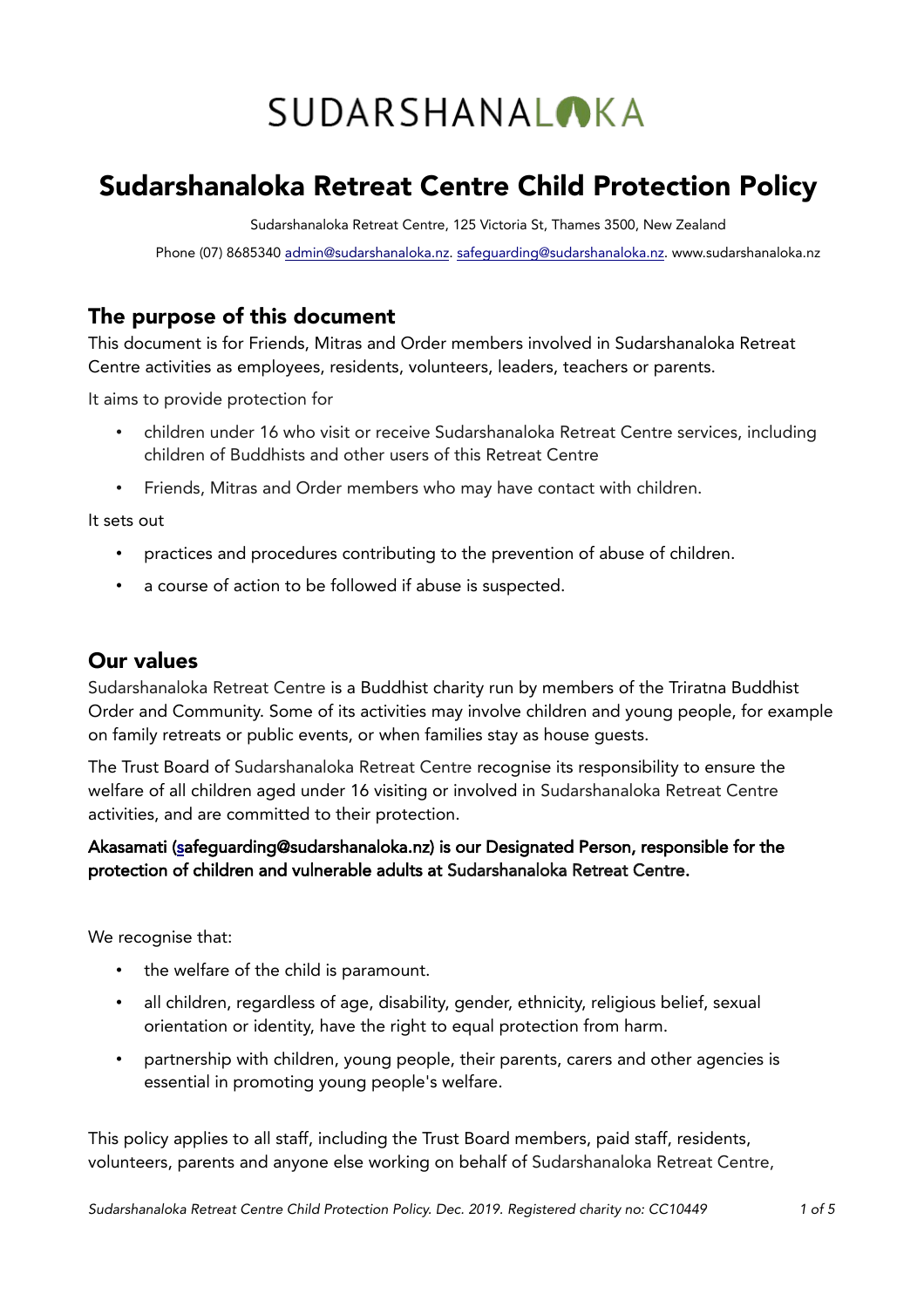whether as a Friend, Mitra or Order member.

We will seek to safequard children and young people by:

- valuing them, listening to and respecting them.
- adopting child protection guidelines and a code of conduct for staff and volunteers.
- recruiting staff and volunteers safely, ensuring checks are made where necessary.
- sharing information about child protection and good practice with children, parents, staff and volunteers.
- sharing information about concerns with agencies who need to know, and involving parents and children appropriately.
- providing effective management for staff, residents and volunteers through supervision, support and training.

This policy is an expression of our commitment to the Five Precepts taught by the Buddha:

| <b>Behaviour to avoid</b>              | <b>Behaviour to develop</b>           |
|----------------------------------------|---------------------------------------|
| harming living beings                  | loving kindness                       |
| taking the not-given                   | generosity                            |
| sexual misconduct                      | stillness, simplicity and contentment |
| false speech                           | truthful speech                       |
| taking intoxicants that cloud the mind | mindfulness: awareness                |
|                                        |                                       |

# Who is a "child"?

A "child" is a person aged under 16 years.

# What is "child abuse"?

The World Health Organisation defines "Child abuse" as "all forms of physical and/or emotional ill- treatment, sexual abuse, neglect or negligent treatment or commercial or other exploitation, resulting in actual or potential harm to the child's health, survival, development or dignity in the context of a relationship of responsibility, trust or power."

#### Types of cruelty

- Physical abuse, including hurting or injuring a child.
- Sexual abuse, including direct or indirect sexual exploitation or corruption of children by involving them (or threatening to involve them) in inappropriate sexual activities.
- Emotional abuse. Repeatedly rejecting children, humiliating them or denying their worth and rights as human beings.
- Neglect. The persistent lack of appropriate care of children, including love, stimulation,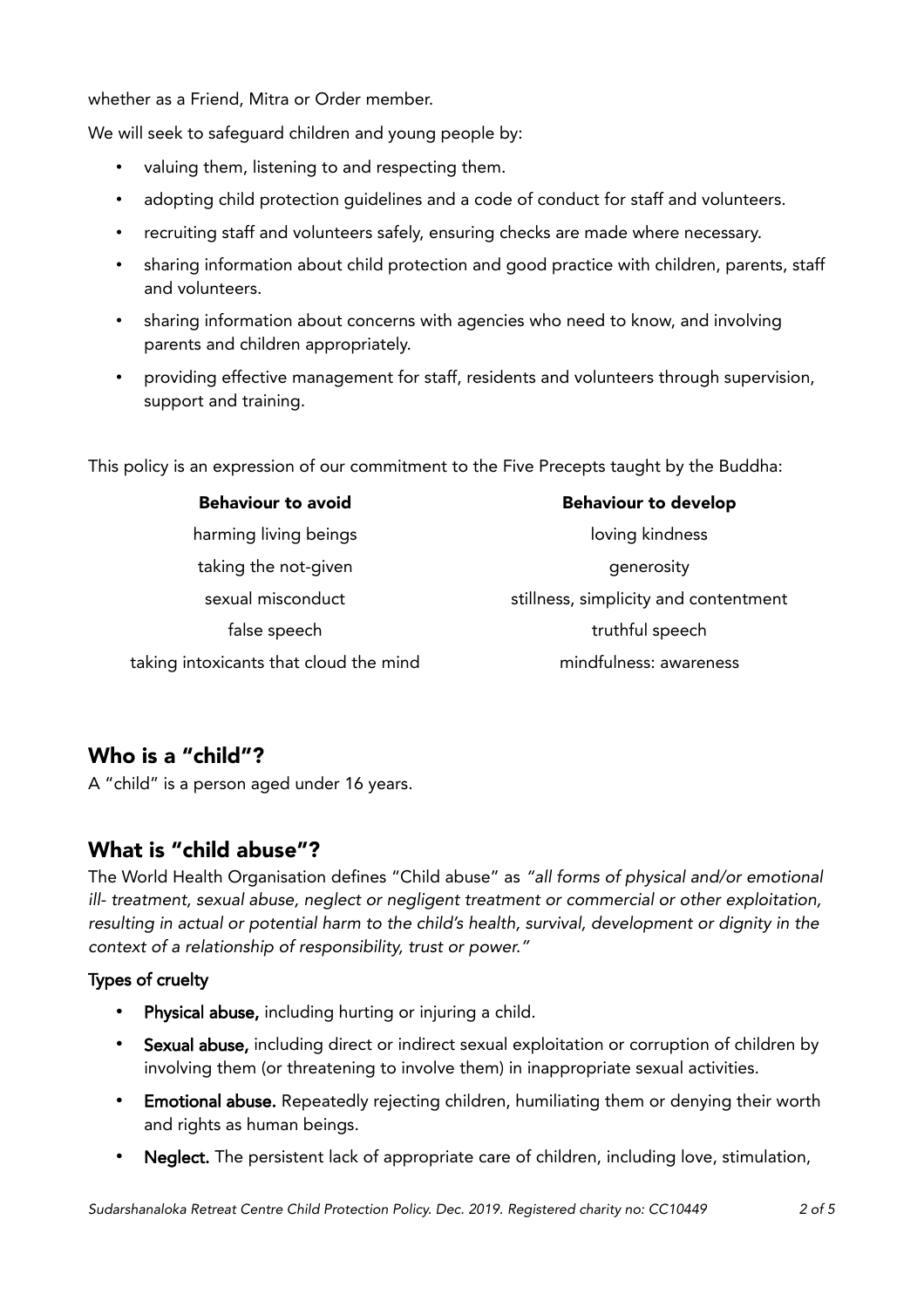safety, nourishment, warmth, education, and medical attention.

A child who is being abused may experience more than one type of cruelty. Discrimination, harassment, and bullying are also abusive and can harm a child, both physically and emotionally.

# Signs of abuse

These are many and varied. Some have perfectly acceptable explanations. It is useful to bear in mind:

- Any injuries that cannot be explained
- Injuries not consistent with falls or rough games
- Malnourishment
- Any allegations made by children concerning abuse
- Sexual activity through words, play or drawing
- Self-harm
- Eating disorders

# Reporting abuse

All reports or suspicions about abuse must be treated seriously. They may include

- Something you see
- Something you are told by someone else
- Rumours about a person's previous behaviour
- Behaviour you observe in a child
- Disclosure from a child directly.

#### What to do if a child reports abuse

- Keep calm and reassure the child that they are doing the right thing and are not to blame, even if they have broken some rules.
- Accept what the child says without judgment.
- Look directly at the child.
- Be honest. Do not promise confidentiality; let them know you will have to tell someone else.
- Be aware the child may have been threatened and may be very afraid.
- Never push for information or question the child. Let them tell you as much as they are ready to tell you.
- Never suggest that the child may be wrong or mistaken.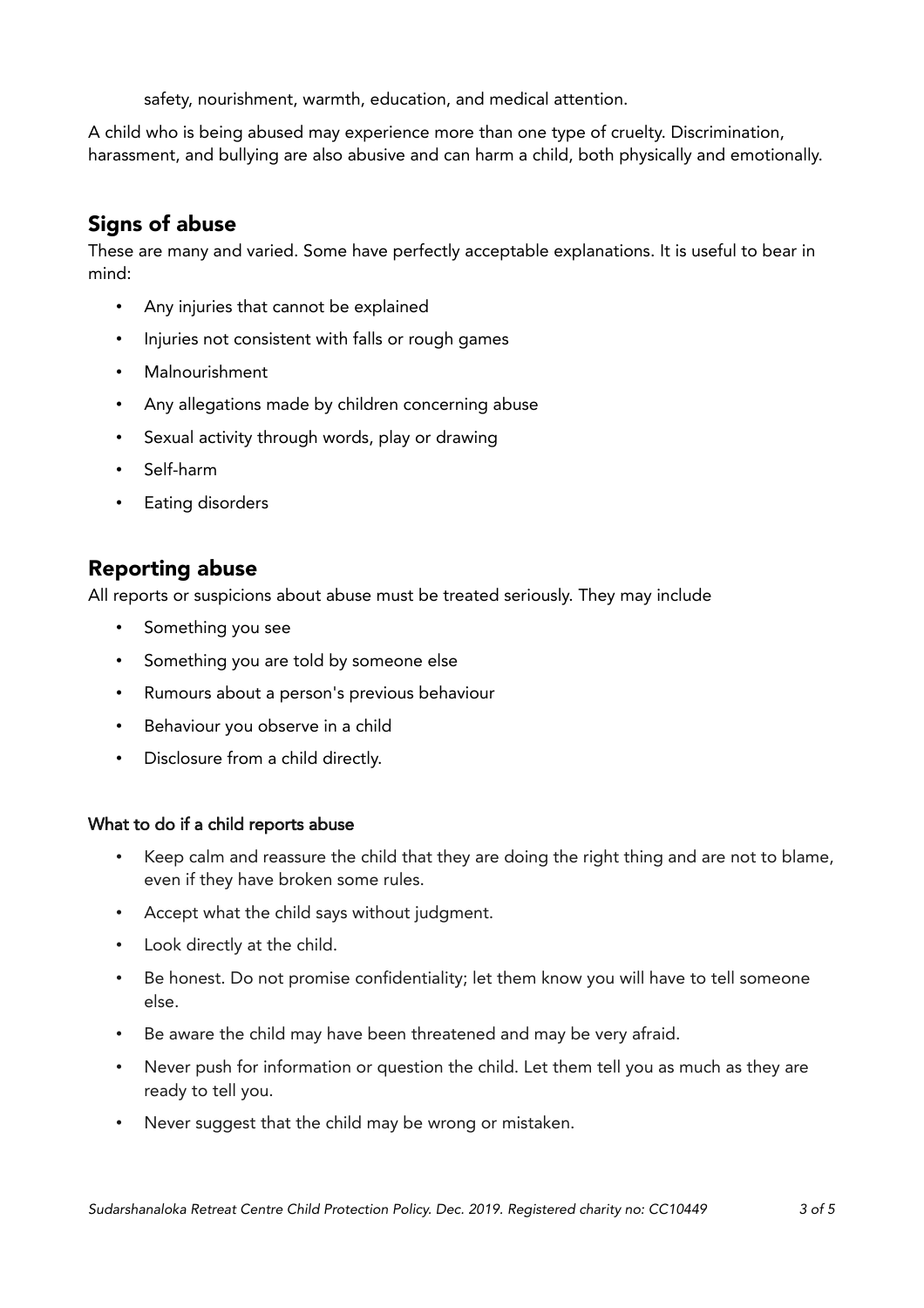#### What to do next

- Ensure the safety of the child. This may involve phoning social services or police straight away.
- If you make a referral by telephone, confirm it in writing within 24 hours.
- Make notes about the discussion including time, date, location. Record as accurately as possible and keep the notes safe.
- Do not be tempted to investigate yourself.
- Tell the Sudarshanaloka Retreat Centre's Designated Person named at the start of this document, or a member of the Trust Board.
- Do not discuss the matter with anyone else. This could prejudice a court case and put the child in danger.
- Contact social services or the police and ask for the Child Protection Officer.

# How to protect children and yourself

See the Sudarshanaloka Retreat Centre's Child Protection Code of Conduct which accompanies this policy.

- If working with a school or other body working with children (for example the Scouts) advise their staff that their teachers/leaders must be present at all times during the visit/joint activities.
- Do not be alone with a child where other adults or children cannot see you.
- Treat all children and young people with respect and dignity.
- Do not invade the privacy of children when they are showering, changing or using the toilet.
- Do not engage in intrusive touching.
- Do not tease or joke in a way that might be misunderstood by the child and cause hurt.
- Do not share sleeping accommodation with children.
- Do not invite a child to your home on their own. Invite a group or ensure someone else is in the house. Make sure the parents know where the child is.
- Do not give lifts to children on their own other than for very short journeys. If they are alone, ask them to sit in the back of the car.
- Do not allow someone who is likely to pose a risk to children to have contact with children (i.e., a known sex offender or someone who has disclosed a sexual interest in children).
- Such a person should be asked to negotiate a behaviour contract setting out the terms of their continued participation in Sudarshanaloka Retreat Centre activities within agreed boundaries.